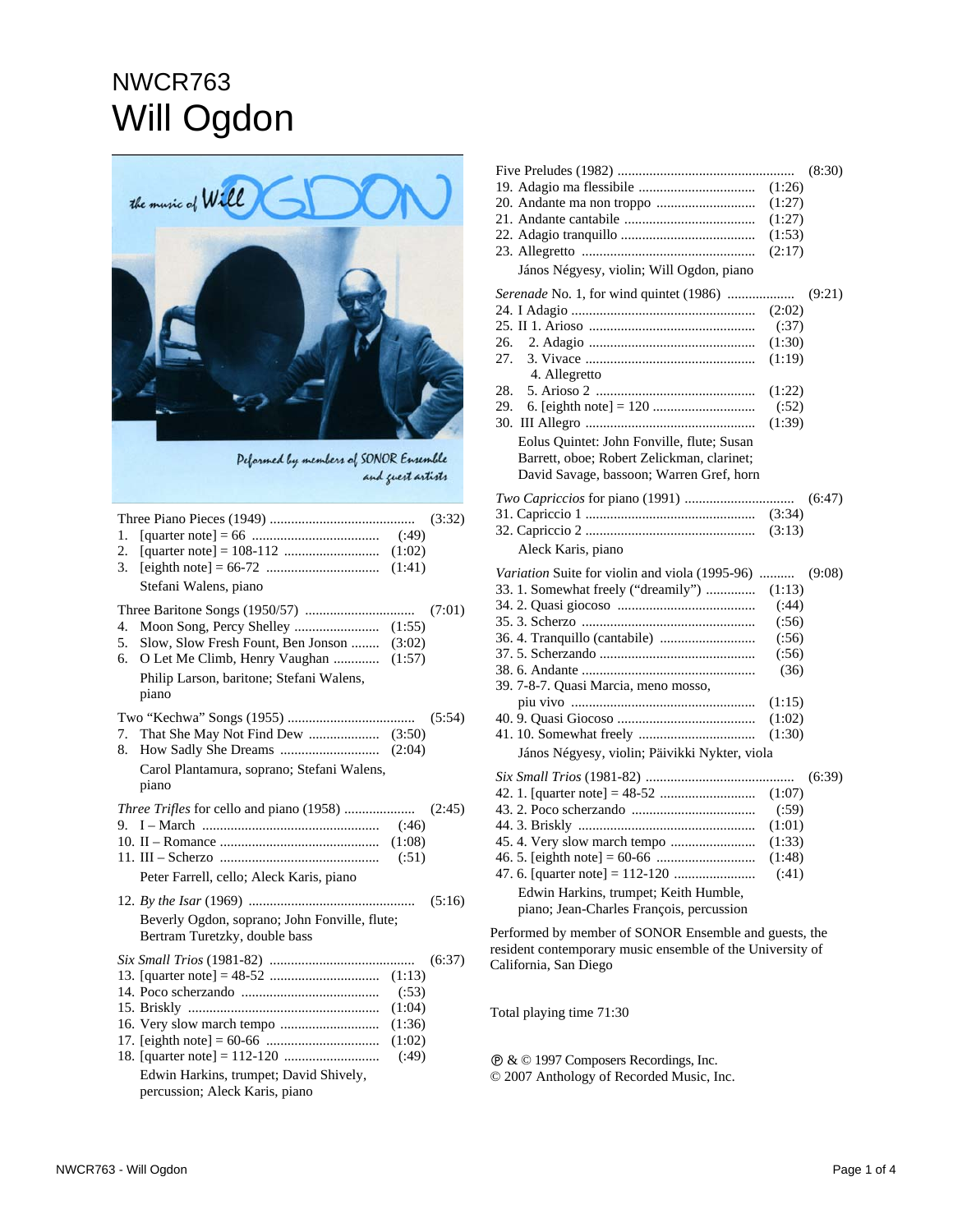**Will Ogdon** was born in Redlands, California in 1921 where he spent the first three years of his life before his parents returned to their native Illinois. Later the family moved again to Wisconsin where Ogdon received his B.A. from the University of Wisconsin, Madison. He took his M.A. degree from Hamline University, St. Paul, 1947 where his teacher was Ernst Krenek, with whom he continued a long professional association. Ogdon also studied with Roger Sessions (at the University of California, Berkeley, 1949–50), Arthur Honegger (on a Fulbright Scholarship at the Ecole Normale de Musique) and René Leibowitz in Paris, 1952–53. Ogdon has taught at the University of Texas, Austin, Indiana University, the College of St. Catherine in St. Paul, and Illinois Wesleyan University. He spent two years as music program director at KPFA, Berkeley, and a year producing television and radio music programs at the University of Illinois. In 1966 he became the first chair of the music department at the University of California, San Diego. He became professor emeritus in 1991.

This retrospective recording of Will Ogdon's music spans forty-seven years from 1949 to 1996. Ogdon's composing life is of course longer—almost sixty years in fact. His earliest works date from 1938 through his years of studies with Ernst Krenek in 1942 and 1946–47 (broken by army service from 1942 to 1946). Works from this early period whether lost, strayed or inconsequential, are not represented, nor are the songs and chamber music that he has continued to compose in the late 1990s. Ogdon's composing career roughly divides into two parts, the second beginning with his happy return to his native southern California in 1966, where he became the founding chair of the new music department at the University of California, San Diego in La Jolla. On the advice of its arts advisor, Dr. John Stewart, who was counseled in turn by Ernst Krenek, UCSD committed itself to a faculty of composers and other musicians interested in the music of the present and twentieth-century music in general.

This rather unusual commitment encouraged Will's own composing through his relationships to colleagues willing to perform his music. A case in point is *By the Isar* (1969), a setting of D.H. Lawrence's *River Roses*, a work that resulted from a request by the eminent contrabassist and UCSD colleague Bertram Turetzky who asked Will to compose something for him and his wife, the flutist Nancy Turetzky. Will exhumed an uncompleted setting of *River Roses* begun in 1957 and intended for his not-then wife, soprano Beverly Porter, recomposing its clarinet and harp accompaniment for alto flute and contrabass. On this recording Bert and Beverly are joined by John Fonville, also of the UCSD faculty.

The first four pieces in this anthology predate Ogdon's twenty-five year tenure at UCSD. The first of these, Three Piano Pieces (1949), was played in that year by Lucette Stumberg, a student of Egon Petri, on a composers concert at U.C. Berkeley, where will was studying with Roger Sessions. In 1952 Charles Rosen played these pieces at the American Embassy in Paris while Will was in residence on a Fulbright fellowship and studying with René Leibowitz. Only in the 1980s did Ogdon learn that his Three Piano Pieces had also been played by Karl Ulrich Schnabel on concert tours of Europe and South America from 1955-1957. The idiom of the Three Piano Pieces, like that of the two sets of songs and the *Three Trifles* for cello and piano that follow them, is essentially chromatic and atonal, though one can discern the influence of Bartók almost as readily as that of Schoenberg.

This is especially so in the third piano piece whose leading motive reveals its indebtedness to Bartók's *Music for Strings, Percussion and Celeste*. The close coordination of dissonance with structural climaxes and relaxations in this piece also reveals the lesson taught by Ernst Krenek's earlier serial music, although no strict serial procedures seem to be present in these pieces. Two of Ogdon's Three Baritone Songs were written in 1950 while he studied with Sessions. In fact, one of these, a setting of Ben Jonson's "Slow, Slow Fresh Fount" from *Cynthia's Revels,* was composed on the Sessions's piano while baby sitting in absentia the two Sessions children, who were both off staying with friends. The other sets Shelley's "To The Moon." A third song, "O Let Me Climb," setting a poem by the seventeenth century religious poet Henry Vaughan, was added in 1957 after Will joined the faculty of Illinois Wesleyan University, a position he held for some eight years. Baritone, Philip Larson is accompanied by Stefani Walens who also plays Ogdon's Three Piano Pieces and accompanies Carol Plantamura in his Two "Kechwa" Songs.

Ogdon's Two "Kechwa" Songs (1955) were composed in St. Paul for a remarkable dramatic soprano, June Jeffries Peterson, who sang them on a concert series at the Minneapolis Unitarian Church. This series was directed by Thomas Nee who joined the UCSD faculty a dozen years later, taking over the directorship of the La Jolla Civic-University Orchestra (now known as the La Jolla Symphony). The poet is an unknown, but most-gifted Andean mountain Indian.

*Three Trifles* for cello and piano (1958) was composed as a teaching piece for an Illinois Wesleyan colleague, Ruth Krieger, who introduced them with the composer on a school recital that same year. In 1985, cellist Chris Finckel and pianist Robert Pollack played the pieces on a New Jersey composers' concert and also on television. Curiously, the pieces were formed from music Ogdon was composing for an opera that he never completed, *Leonce and Lena*.

Deceptively silent on this recording is the decade of the 1970s. A primary reason for this is the nature of Ogdon's composing projects during that decade. These include two theater pieces on Jean Cocteau's poetry, a short chamber opera drawn from Lawrence Durrell's *Sappho*, and an orchestral work written for the La Jolla Civic-University Orchestra.

Ogdon's typical repertory of chamber music and songs flourished again in the 1980s and is represented here by several works including his *Six Small Trios* (1981, revised 1982), the Five Preludes for violin and piano (1982), and his Serenade No. 1 for wind quintet (1986/87). Ogdon's music of the 1990s on this recording includes Two Capriccios for piano (1991) and the *Variation Suite* (1995/96) for violin and viola.

The *Six Small Trios* was commissioned by the San Diego International Consort who gave the first performance in March of 1981. After a subsequent performance in Seattle, the instrumentation was revised, the marimba replacing the problematic xylophone. Two of the six pieces, "On the Beach at Castiglioni da Pescia" and "Aldo Moro Is Discovered in Rome" reflect the Ogdon family's sojourn in Italy in 1978. Faculty colleagues Jean-Charles François, Edwin Harkins, and Keith Humble first performed the revised version in 1983. The piece also appeared on a Parnassus concert at Merkin Hall in New York in 1991. Trumpeter Edwin Harkins is joined by percussionist David Shively and pianist Aleck Karis in this recording. An earlier performance by Harkins,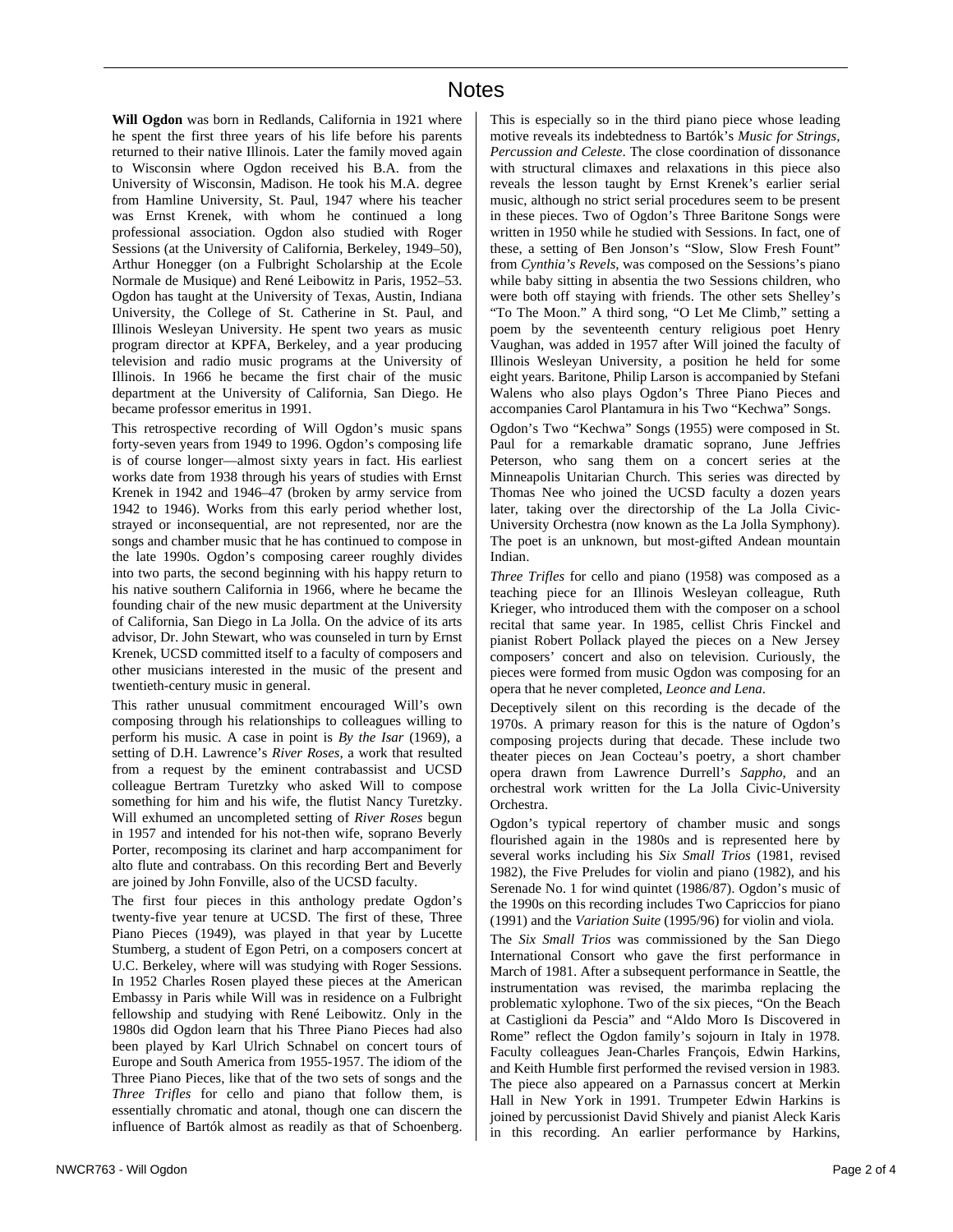François, and Humble is presented as an appendix to remember Keith Humble, composer, conductor, and pianist who died in 1995.

The *Five Preludes* for violin and piano was written during the summer of 1982 with UCSD faculty colleague János Négyesy's sensitive musicianship in mind. As we read through them with János for technical and musical advice, the violinist offered to play them, which he did on March 9, 1983 with composer/pianist Keith Humble as accompanist. Two years later violinist Gregor Kitzis and Max Lifchitz presented the first New York performance on a North-South Consonance concert. Will himself accompanies János in this recording.

Ogdon occasionally composed pieces to use as models in composition courses he taught at UCSD. The *Two Capriccios* (1991) for piano illustrated Schoenberg's structural principles using the twelve-note row. An additional inspiration for the second piece was provided by pianist and faculty colleague Aleck Karis becoming a new father which was acknowledged by a rhythmic setting suggesting Aleck's supposed nocturnal walks.

Perhaps the Serenade No. 1 for wind quintet has been performed more often than any other of Ogdon's music. The La Jolla Wind Quintet and its successor, the Eolus Quintet, have played the piece a number of times in the 1980s and 1990s in various California cities. The Serenade is in three movements, the first with two contrasting themes. The second movement acts loosely like a theme and variations, the theme followed by an adagio, and then a scherzo and trio with the scherzo returning. A second theme then follows, marked arioso like the first, and the movement concludes with a hurrying finale featuring the horn. The third movement, inspired by the finale, is an allegro with repeating and returning-note motives that hurry along completed by a twophrase codetta.

*Three Baritone Songs*  4 Percy Bysshe Shelley *To The Moon*  Are thou pale for weariness Of climbing heaven and gazing on the earth, Wandering companionless Among the stars that have a different birth, And every changing, like a joyless eye That finds no object worth its constancy? 5 Ben Jonson *Slow, Slow, Fresh Fount*  Slow, slow, fresh fount, Keep time with my salt tears; Yet slower, yet, oh faintly gentle springs: List to the heavy part the music bears, Woe weeps out her division, when she sings. Droop herbs, and flowers Fall grief in showers; Our beauties are not ours: Oh, I could still

The latest composition in this retrospective survey is *Variation Suite* for violin and viola (1995/96), written for violist Päivikki Nykter and János Négyesy. The suite includes ten brief pieces beginning and ending with a contrapuntal open-structured prelude and postlude. The theme and its return (numbers 2 and 9) enclose six variations of contrasting tempi and character.

## *—Will Ogdon*

When we set out to establish the departments of fine arts at UCSD, we took as our guiding principle that their first members, and especially their first chars, should be essentially creators rather than commentators or historians. Thus for our visual arts department we engaged a distinguished painter from the flourishing New York scene. For our music department we chose a composer, Will Ogdon. We had been impressed by the elegance and clarity of his music, and by the way he showed during exploratory conversations how well he understood what we wanted and how strongly he approved of our beginning with vigorously active music-makers. That this was so was shown by his promptly enlisting composer Robert Erickson as his first colleague.

From the beginning, the department under Ogdon's leadership offered challenging instruction and programs—often to the disgruntlement of faculty members in other fields who had anticipated a department focused on the performances of familiar masterpieces from the concert hall repertory. But Will and his successors persisted, and today the department, which has grown to include stellar performers and scholars, is widely recognized as one of the most spirited and innovative to be found anywhere in the world.

We are proud to present this disc of Ogdon's music, in loving performances by his UCSD colleagues, as a tribute not only to his contributions to the department but as testimony to his accomplishments as a composer.

> *—John Stewart, Provost Emeritus, John Muir College, UCSD*

Like melting snow upon some craggy hill, Drop, drop, drop, drop, Since nature's pride is, now, a withered daffodil. 6 Henry Vaughan *O let me climb*  O let me climb When I lie down. The pious soul by night Is like a clouded star Whose beams tho said To shed their light Under some dark cloud Yet are above And shine and move Beyond that misty shroud. So in my bed That curtained grave, though sleep like ashes hides by lamp, And life I will Thee abide. *Two Kechwa Songs*  7